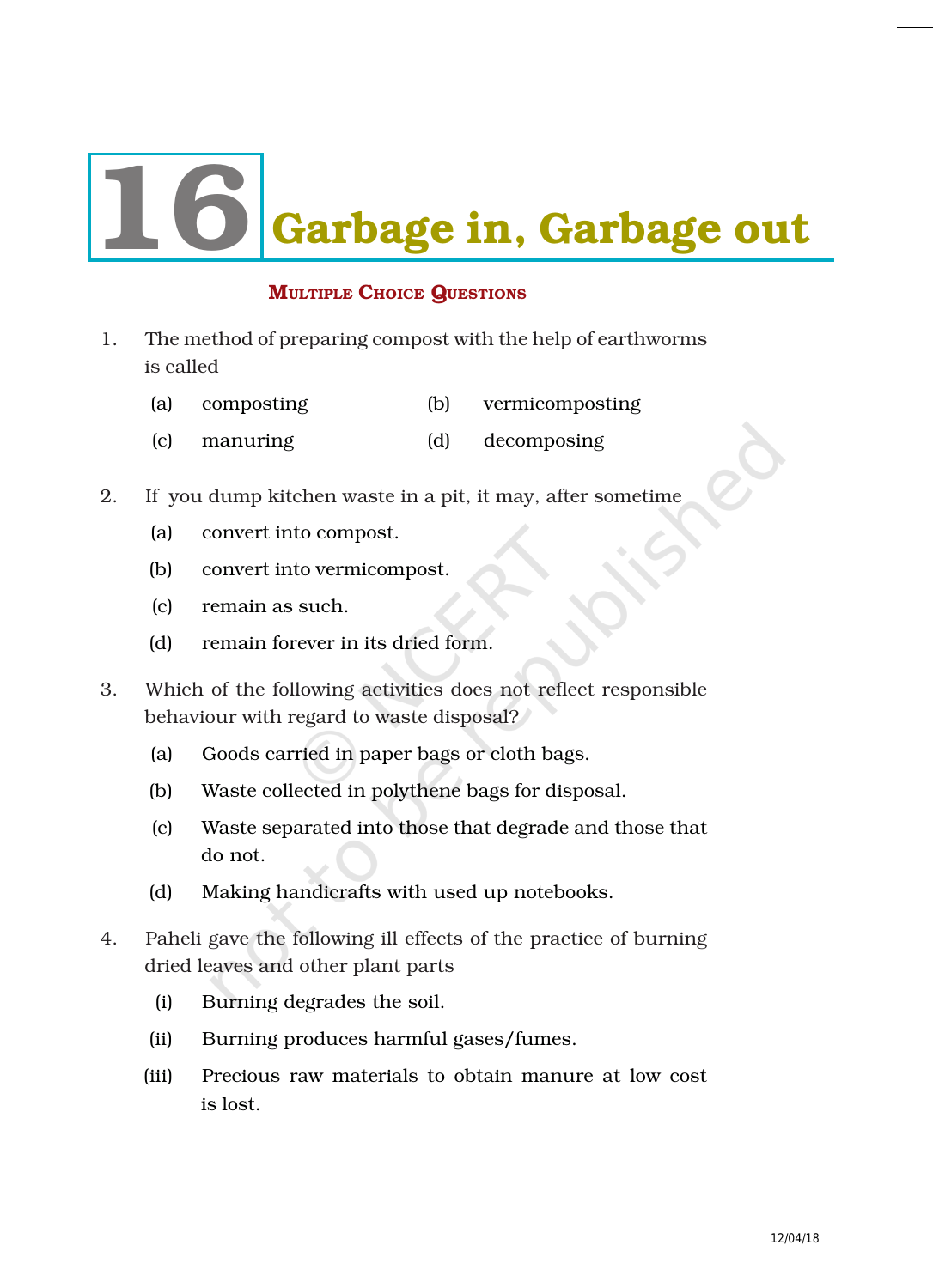(iv) Lot of heat is generated unnecessarily.

The correct reasons of why we should not burn leaves are

- (a) i, ii and iv only
- (b) i, ii, iii, and iv
- (c) ii and iii only
- (d) ii, iii, and iv only

5. A garbage collector separate items mentioned below in the garbage into red, green and blue containers for their transfer to landfill, composting pit, and recycling unit respectively.

Items:

- (i) Plastic bags
- (ii) Newspaper and journals
- (iii) Screw and nuts
- (iv) Vegetable peels
- (v) Metal chips
- (vi) Egg shells

Which item were transferred to which bin?

|     | <b>RED</b>                | <b>GREEN</b>      | <b>BLUE</b>      |
|-----|---------------------------|-------------------|------------------|
| (a) | $(i)$ and $(iv)$          | (ii) and (iii)    | $(v)$ and $(vi)$ |
| (b) | $(i)$ and $(iii)$         | $(ii)$ and $(v)$  | (iv) and (vi)    |
| (c) | $(i)$ , $(iii)$ and $(v)$ | (iv) and (vi)     | (ii) only        |
| (d) | $(i)$ and $(v)$           | $(ii)$ and $(iv)$ | (iii) only       |

6. The steps required for conversion of kitchen garbage into manure are given below in a jumbled form.

- (i) Put garbage in a pit
- (ii) Cover the bottom of the pit with sand
- (iii) Cover the pit loosely with a gunny bag or grass
- (iv) Add worms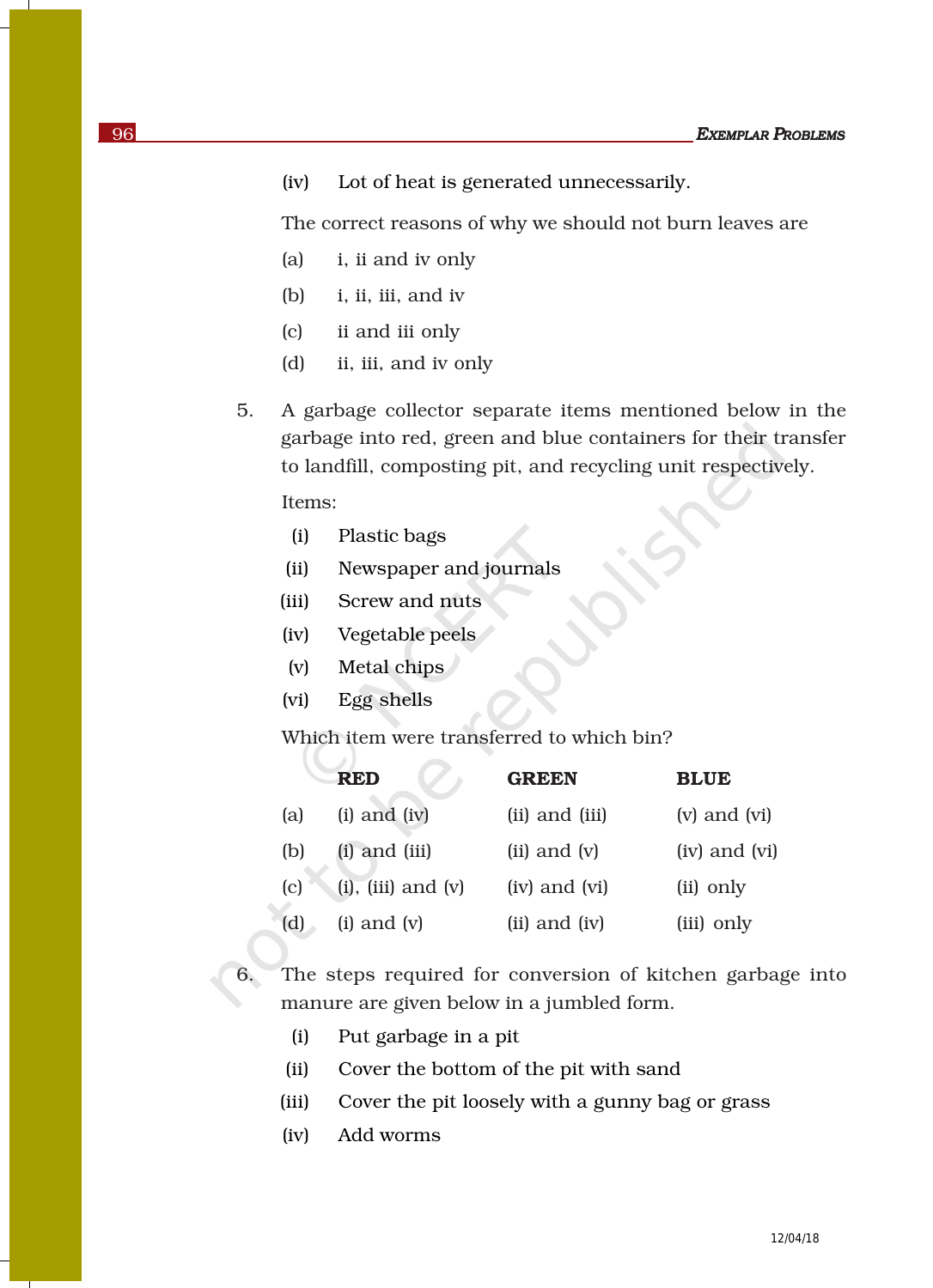Which of the following shows the correct sequence of the above steps?

| (a) | (ii); (ii); (iii); (iv) | (b) | (i); (ii); (iii); (iv) |
|-----|-------------------------|-----|------------------------|
| (c) | (ii); (iv); (i); (iii)  | (d) | (iv); (i); (ii); (iii) |

## VERY SHORT ANSWER QUESTIONS

7. Read the items mentioned in **Columns I** and **II** and fill in the related process in the Column III

| <b>COLUMN I</b>   | <b>COLUMN II</b>                 | <b>COLUMN III</b> |
|-------------------|----------------------------------|-------------------|
| (a) Organic waste | Earthworms                       | $(i)$             |
| (b) Garbage       | Dig pit and fill with<br>garbage | .                 |
| (c) Old newspaper | Paper bags                       |                   |

- 8. Correct the definitions of certain terms given below by changing only one word.
	- (i) Compost: Substances converted into manure for use in industries.
	- (ii) Landfill: Garbage buried under water in an area.
	- (iii) Recycling: Reuse of unused material in the same or another form.
	- 9. Provide the suitable term that expresses the meaning of each of the following statements.
		- (a) Greeting cards made from newspaper.
		- (b) Contents of the waste bins.
		- (c) Worms converting certain kinds of waste into manure.
		- (d) An area where a lot of garbage is collected, spread out and covered with soil.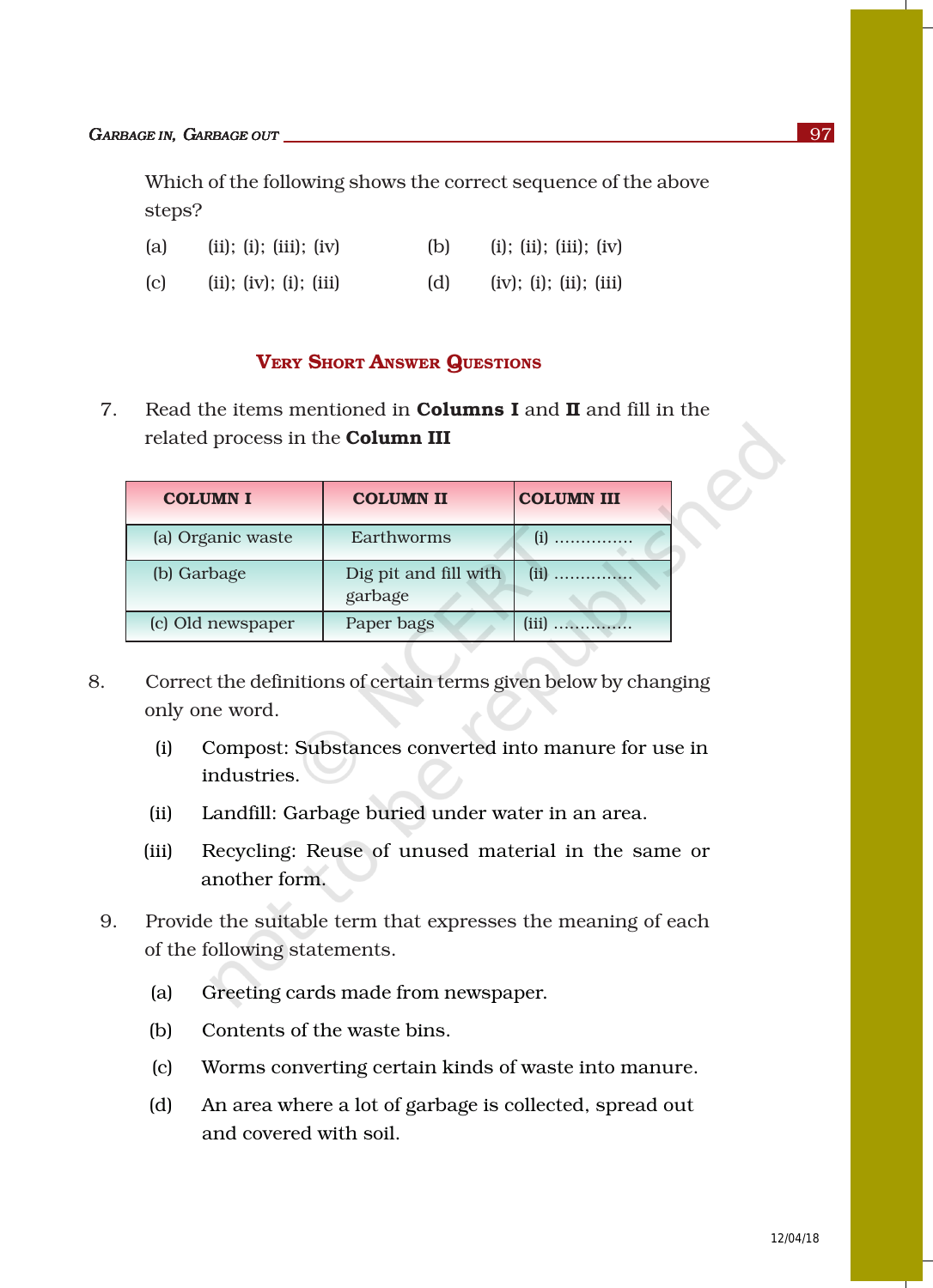### **SHORT ANSWER QUESTIONS**

- 10. To what use can you put the following kinds of garbage and how?
	- (i) rotting smelly garbage
	- (ii) dry leaves collected in a garbage
	- (iii) old newspapers
- 11. Paheli was writing a letter to her friend. She crumpled and threw the first draft of her letter on the floor as it had become untidy. Similarly she crumpled and threw 6 more papers on the ground. In the end, she picked them up and put them in a polythene bag and threw it on the road outside her house. Do you think Paheli's action were responsible? What would you have done if you were in her place?
- 12. Read the poem written below and then answer the questions from the information gathered from the book or elsewhere.

Blue and Green Two bins, you mean? Yes, they are there to throw your waste. But not in a hurry Nor in a haste. Select from waste, sieve if seems muddy Separate all items and when they are ready Place in a blue bin, or one that is green For a voyage to the landfill, or for composting.

- (i) Name the two kinds of waste that need to be separated from each other in two different waste bins.
- (ii) Name two items of waste each that need to be sent to a (a) landfill, (b) for composting.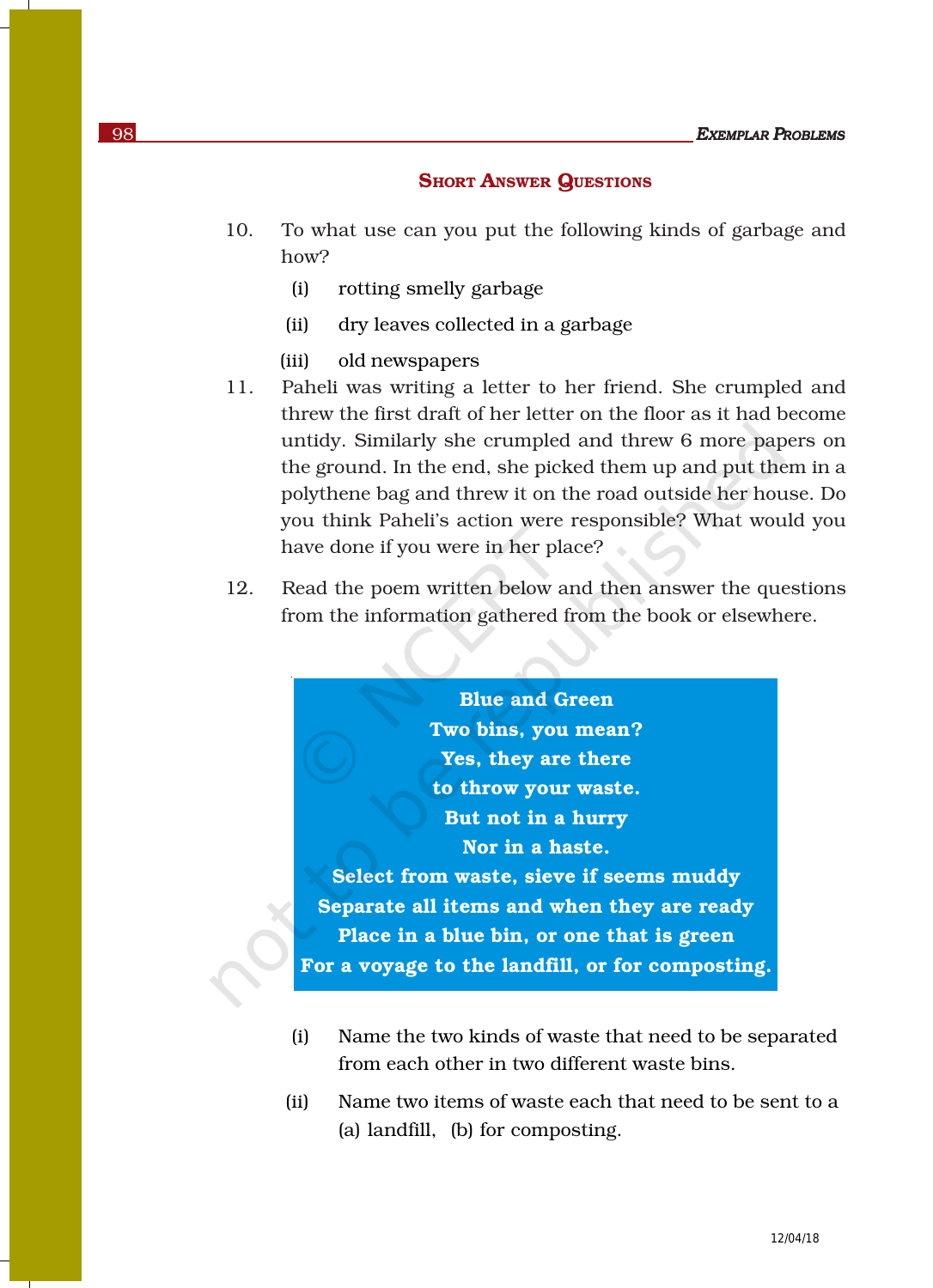13. Beera, a farmer would clear his field everyday, and burn dry leaves fallen on the ground. After sometime he found that those living in huts near his field were suffering from cough and breathing problems. (i) Can you explain why? (ii) Also suggest an environment friendly way to dispose the dry leaves.

### LONG ANSWER QUESTIONS

14. Put a tick  $(\sqrt{})$  against the garbage items given in Table 16.1 which could be converted into manure. Put a cross (×) against the others.

|                           | <b>Garbage Items</b>   | <b>Make manure or not</b> |
|---------------------------|------------------------|---------------------------|
| (i)                       | Egg shells             |                           |
| (ii)                      | <b>Straw</b>           |                           |
| (iii)                     | Dry flowers            |                           |
| (iv)                      | Pebbles                |                           |
| (v)                       | Broken pieces of glass |                           |
| (vi)                      | Nails and screws       |                           |
| (vii)                     | Plastic bangles        |                           |
| (viii)                    | Left over food         |                           |
| (ix)                      | Steel broken vessel    |                           |
| $\left(\mathrm{x}\right)$ | Dead animals           |                           |

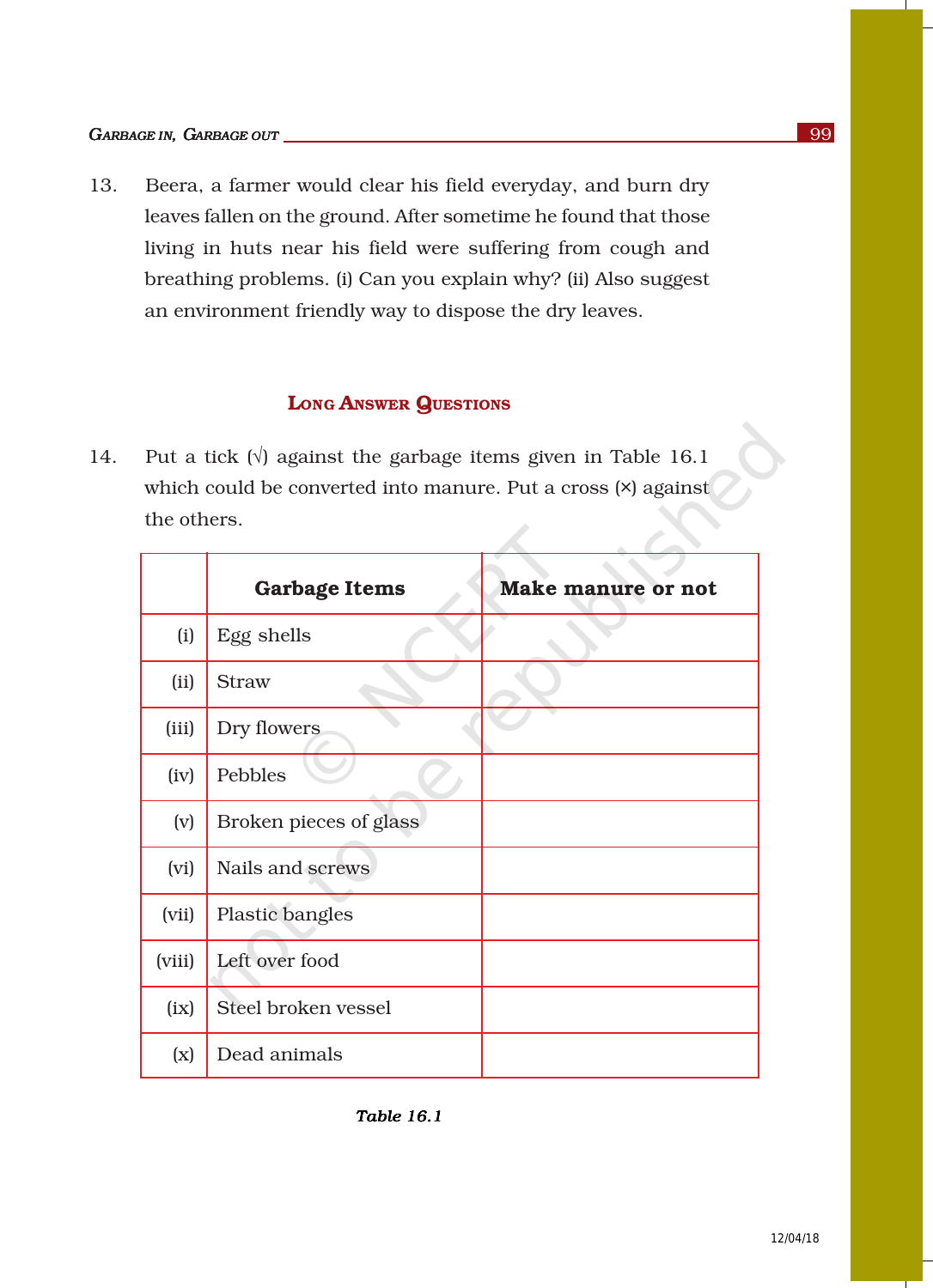15. The pie charts A and B shown in Fig. 16.1 are based on waste segregation method adopted by two families X and Y respectively.



 *Fig. 16.1*

Which of the two families X or Y do you think is more environmentally conscious and why?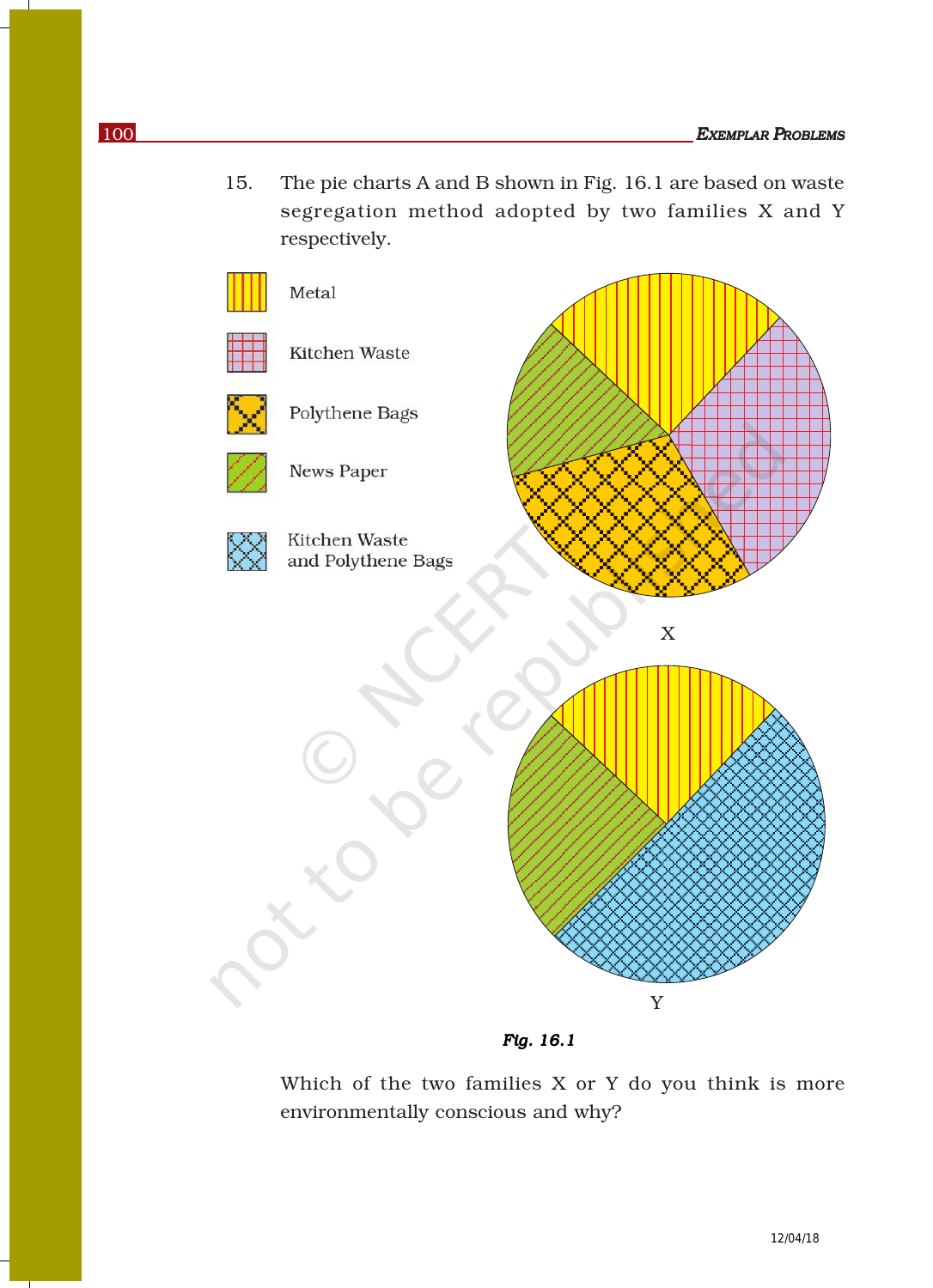- 16. Given below are steps in vermicomposting and each step has been given an alphabet. Rearrange the steps in the correct sequence and write the alphabets on the chart provided. One step is done for you.
	- F Dig a pit in a suitable place in your garden.
	- C Spread sand on the floor of the pit.
	- E Add vegetable peels and fruits waste in the pit.
	- A Sprinkle water to keep it moist.
	- D Place red worms in the pit.
	- B Cover with a gunny bag or grass.

Step 1 - F  $\mathcal{D}_{\mathcal{L}}$ 3 -  $\overline{4}$  $\overline{5}$ 6

- 17. Write 3 sentences on what comes to your mind when you chance to see the following.
	- (a) A rag picker.
	- (b) A cow eating a polythene bag.
	- (c) Foul odour emanating from garbage at the entrance of your house.
- 18. Beautiful hand crafted articles like boxes and toys are made of paper pulp in our country. Can you explain how paper pulp which is made from paper can be used to make hard boxes and other articles?